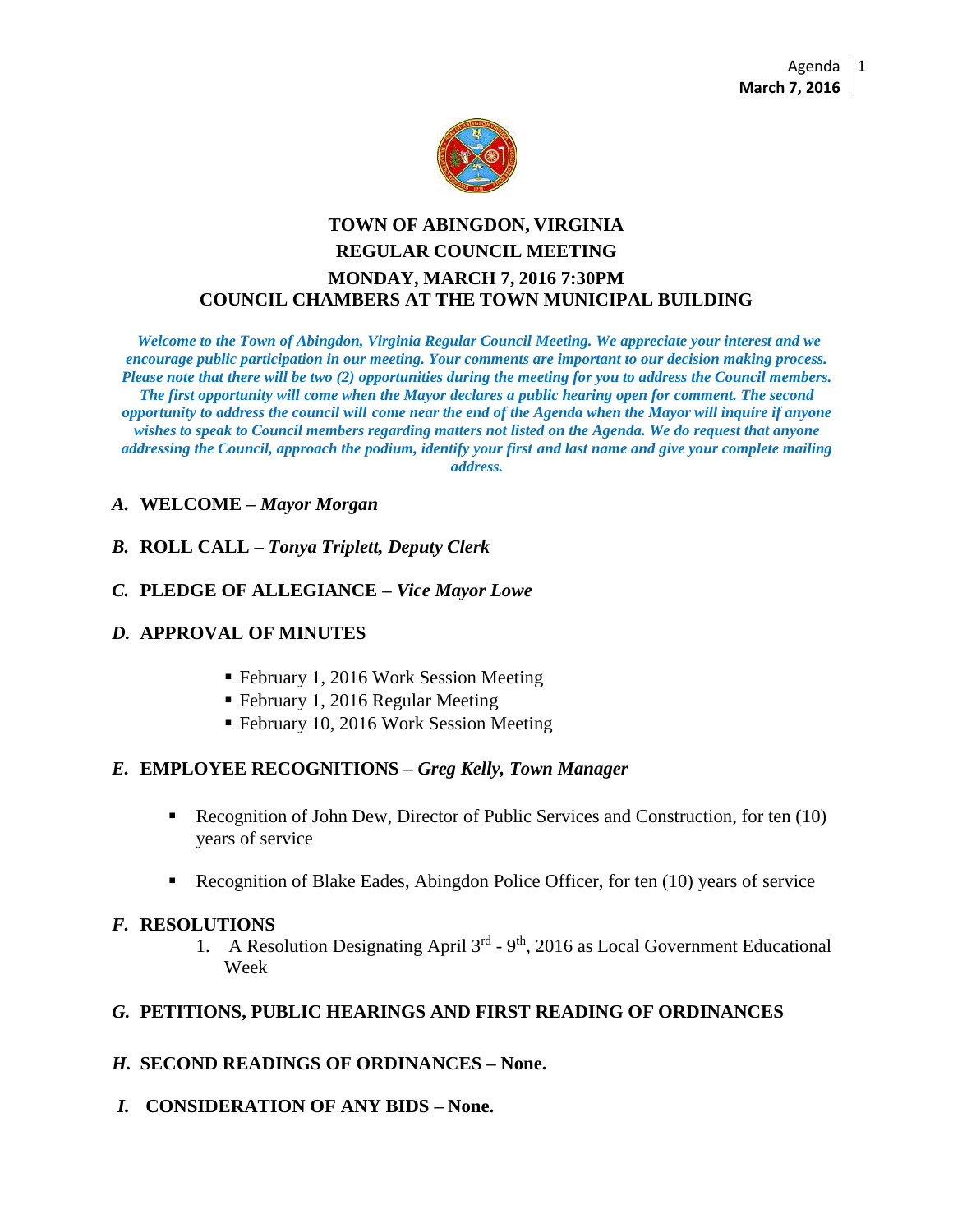### *J.* **REPORTS FROM THE TOWN MANAGER -** *Greg Kelly, Town Manager*

- 1. Consideration of Mutual Aid and Cooperation Agreement For Law Enforcement Services For Town of Abingdon, VA and Washington County, VA **-** *Greg Kelly, Town Manager*
- *2.* Authorization of Town Manager to enter into a contract for health insurance plan for town employees for the upcoming FY 2016/2017 plan year -*Greg Kelly, Town Manager*
- *3.* Board of Viewers report for proposed partial road closure of Rugby Terrace *John Dew, Director of Public Services & Construction*

### *K.* **OLD BUSINESS**

## *L.* **MATTERS NOT ON THE AGENDA**

### *M.* **APPOINTMENTS TO BOARDS AND COMMITTEES**

**Closed Session** – Pursuant to Section 2.2-3711(A)(1) of the Code of Virginia, 1950, as amended, the Council may convene in closed session for the purpose of considering applications for the appointments of members to town boards and committees.

#### **Economic Development Authority**

Appointment of one member to Economic Development Authority

### *N.* **COUNCIL MEMBER REPORTS**

### *O.* **ANNOUNCEMENTS**

- March 5 *Big Fish* Opening Performance and Gala Barter Theatre Main Stage 8:00 p.m.
- March 11 Shamrock 4 Mile Run.
- March 13 3:00pm Barter Players present "A Wrinkle in Time" ASC members \$10 and public \$12. Abingdon Senior Center and VA. Ballroom.
- March 14 SAGE (Seasoned Adults Generating Energy) Workshop and Dinner -Decluttering to Spring Clean Your Life, Speaker Carol Cole, Session 3-5pm, dinner at 5:00pm, 2nd Session (repeat) 6-8:00pm; cost workshop/meal\$10.00. Abingdon Senior Center and VA. Ballroom.
- March 17 St. Patrick's Day Meal, 6:00pm, cost \$10. Abingdon Senior Center.
- March 20 Brass 5, one of America's most successful educational ensembles at Sinking Spring Presbyterian Church 3:00 pm.
- March 21- Salt n Pepper present Tour of Tuscany Dinner, 5:30pm-7:30pm recipes from France Mayer cookbook, The Tuscan Sun, \$13/person. Abingdon Senior Center and